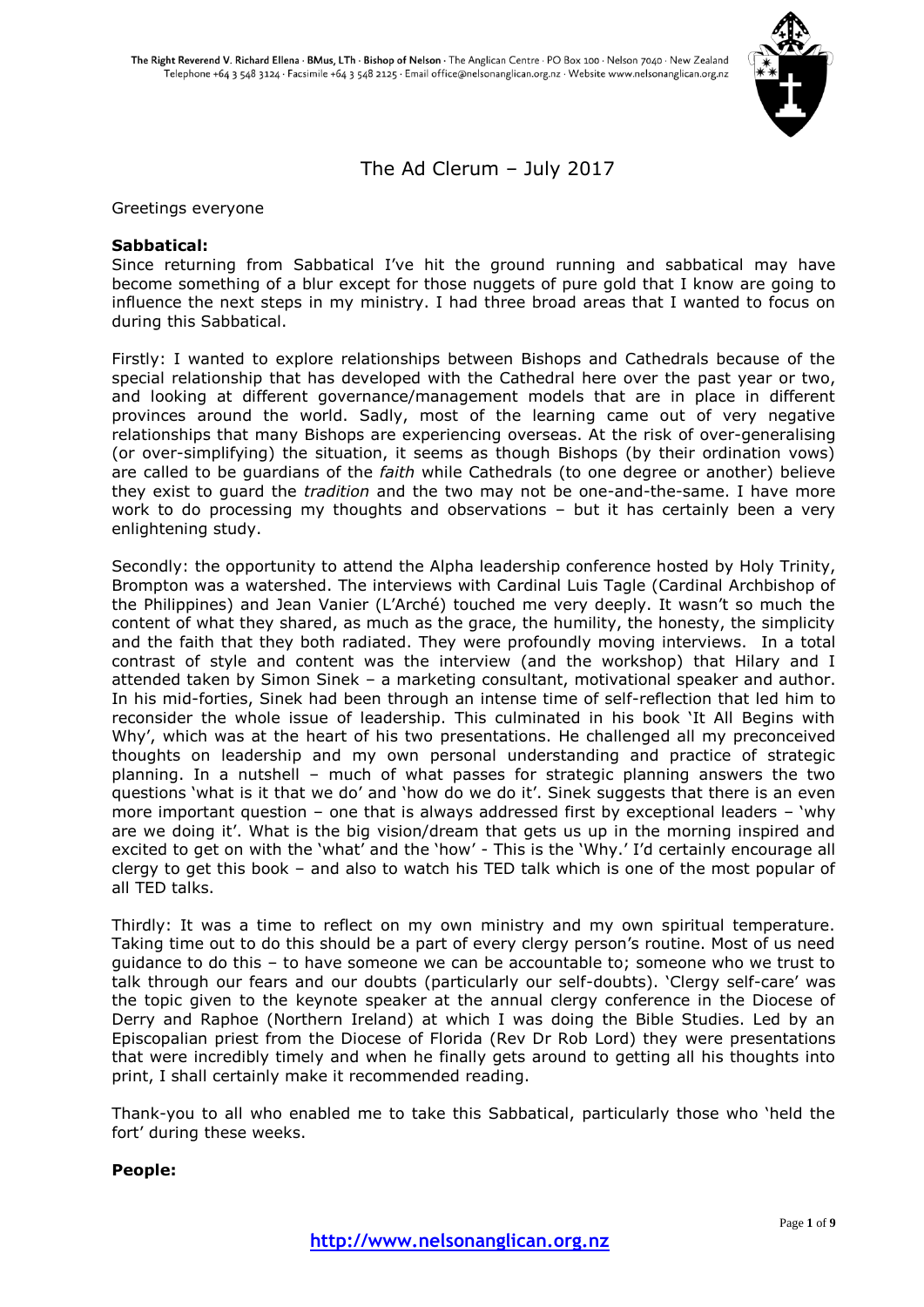I was very sad to receive the news of our former Dean, Nick Kirk's death. It has been very painful to watch Nick's deterioration as the motor neurone become more debilitating. And yet, at the same time it has been amazing to watch the love of his family surrounding him and the increasing strength of trust in Jesus that has always been a part of Nick's life and faith. I admired his simple, but incredibly deep faith in the reality of Jesus and the exciting presence of God's Holy Spirit. He just believed so passionately and couldn't always understand why others didn't believe in the same way.

His funeral was a celebration of Nick's life and faith and it was a privilege to be able to go up to it with Hilary together with Dean Mike Hawke, and Jane Wulff (parish nurse at the Cathedral) – along with Rev Felicity Whitcombe who worked alongside Nick at the Cathedral. It was an opportunity as well to catch up with Ian and Karen Thatcher who were able to come across from Feilding for the funeral. Our love and prayers are with Kim and all Nick's family.

Our prayers are also with Dawn Daunauda as she grieves the death of her dad. Dawn was able to spend quality time with her dad over the last days and has very special memories of him. The funeral is tomorrow afternoon (Saturday) at Marsden House and will be taken by Dean Mike. All our love goes out to Dawn and her sons, Josiah and Michael.

Everyone will be aware of the imminent retirement of Dean Charles from his role as Elder Care enabler. Charles' most effective work has been as a support person to the community organisations that protect the rights and concerns of the vulnerable elderly in our midst. We pray for Charles and Elaine in yet another time of transition.

It is has been a very difficult decision that the Cathedral has had to make to discontinue the position of Priest Assistant because of the downturn in finances. It is interesting that while numbers attending the Cathedral's services have increased, the finances have decreased. The AGM was alerted to the fact that they were facing a projected deficit of \$50,000 but it made no difference in the weeks that followed, so the difficult decision was made and Rev Owen Haring was offered a financial package by the Cathedral Council which he accepted with great grace. Please pray for Owen as he considers his options for the future. In the short-term he is licensed as a non-stipendiary priest to Rev Susan Gill in the parish of Richmond where Owen lives.

## **Other:**

It's really exciting to see development at Nelson's Seafarers Mission – particularly the provision of a new building and the amazing support of the Port Company. This is mainly due to the incredible work of Rev Franz Murbach who has been chaplain to the Mission for far longer than he first agreed to. He has huge energy and passion and has transformed the mission – he makes me tired just watching the vibrancy he has. We wish him every blessing in his 'retirement!'

It is well worth reading Russell Smith's book 'Mission to the Ends of the Earth.' He has a great style and it reads more like a novel than the well-researched and presented history book that it actually is.

He draws you into the characters of these early missionaries. Copies can be obtained through the Anglican Centre office or through Russell.

Finally a link that you might find challenging or encouraging. Certainly worth a look. <http://www.christianweek.org/10-predictions-future-church-shifting-attendance-patterns/>

With every blessing +Richard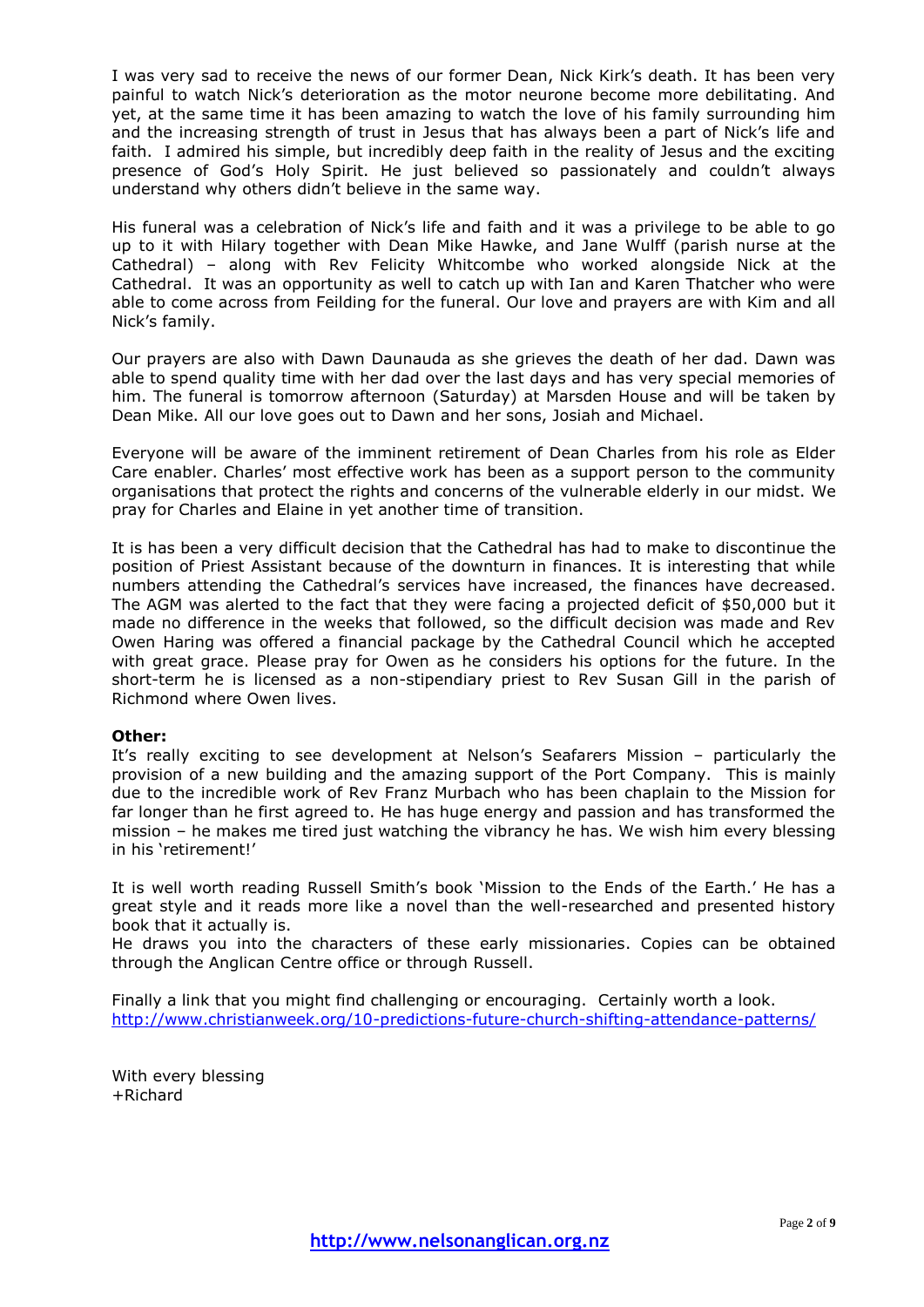The following for your information and parish newsletters

## **FOR YOUR PRAYERS**

- For Owen Haring as he considers options for the future.
- Continued prayers for Kim Kirk and family.
- For Dawn, Josiah and Michael Daunauda with the recent passing of Dawn's father

# **NOTICES**

(refer to 'Ministry Education' for details of training events coming up)

**Mission to the Ends of the Earth –** by Russell Smith. What happened after Samuel Marsden preached his first sermon in NZ in 1814? Find out in this fascinating, well-researched book. \$26.00 – purchases may be made through the Anglican Centre, [reception@nelsonanglican.nz](mailto:reception@nelsonanglican.nz) 03 548 3124



**Holy Land 2018** – Join Mike and Patsy Hawke on a pilgrimage to the Holy Land next year: May5-28 approx.

We will go to Jordan: walk the Petra Valley, then cross the Jordan river and stay in the old city of Jerusalem for 4 nights. We then head to Bethlehem, Nazareth and Galilee, where we can renew our baptism vows.

You can also sign up for Greece- Athens where we will go to the Areopagus (our Bible reading 2 weeks ago Acts 17) We will spend a day in Corinth as well. We end up on the island of Patmos where John was imprisoned and where he wrote the book of Revelation. There may be folk in your parish who would love to come. Please advertise this in your parish. It could be a dream come true for them.

Rev Tim Mora ,Mark and Pip Chamberlain came on the last Pilgrimage as well as Clergy and lay folk from all over N Z. More info from [tours@innovativetravel.co.nz](mailto:tours@innovativetravel.co.nz) 0508100111 or Mike Hawke 021711726

## **AMB - Items wanted for Fiji**

The Diocese of Polynesia office has asked if we are able to assist with the following:

- a spare laptop that could be donated to their clergy in Fiji
- any spare home Communion sets especially for taking communion to the sick or housebound; and
- any spare altar linens

If you can help with any of these items, please contact the Anglican Missions office at [info@angmissions.org.nz](mailto:info@angmissions.org.nz) or phone Linda on (04)4735172.

**Celtic Christianity Pilgrimage -** Exploring significant Celtic Christian sites in England, Wales, Ireland & Scotland, including the islands of Iona and Lindisfarne Thursday 12 April to Tuesday 1 May 2018

Accompanying Chaplain: Archbishop Sir David Moxon

Pilgrimage Leaders: Rev John Hornblow and Dr Jenny Boyack

Pilgrimage is about engaging with a place, its people and their stories. Pilgrimage is part of our heritage as Christians. It provides an opportunity to pause, reflect and ask questions, with times for prayer and worship. Those interested in joining this pilgrimage are welcome

regardless of religious affiliation or belief. **Accommodation** is in retreat centres,

monasteries, nunneries and modern hotels.**Further information is on**

[www.pilgrimagenz.nz](http://www.pilgrimagenz.nz/) **To register your interest** please email John and Jenny at [hornblow@ihug.co.nz](mailto:hornblow@ihug.co.nz) or phone 063587824 or 021 437566.

**Synod 2017 – 31 August to 2 September:** Synod Service on **Thursday 31st August** at Nelson Cathedral. Synod **1 – 2 September** at Hills Community church, Mapua.

**Decade of Mission Resource website -** The Decade of Mission team have a resource, story, info website, which we would ask you to publicise, circulate, link to from all your platforms please. <http://tekareongawai.org/#tekareongawai>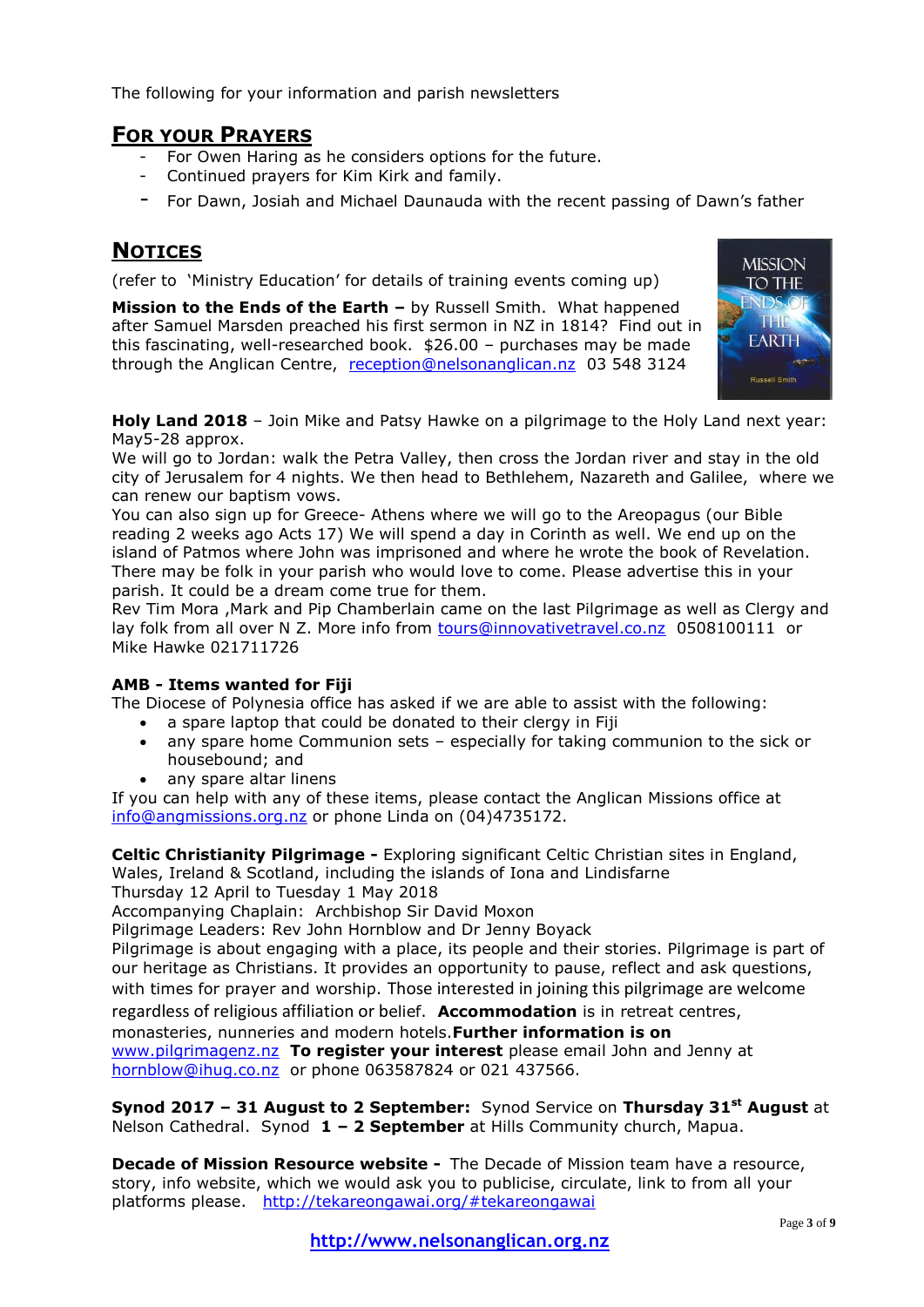

# **MINISTRY EDUCATION**

## **EQUIP MINISTRY EDUCATION**

For this year EQUIP is going to run a little differently. Rather than 3 Saturdays in each region, EQUIP is going to have a focus month in each region so that in that month, 4 evening sessions will be held on the topics of

- The Big Story of the Bible
- Handling the Bible.

These would be great events post-ALPHA, for home groups, and for training new leaders.

I'm aware that several parishes are focusing on ALPHA in the first part of the year, so we try and plan the events to avoid ALPHA. Now is a good time to think of those you want to get involved in training in 2017 or if BTC can tailor-make some training for your parish/region.

| <b>Region</b>      | <b>Dates</b>         | <b>Location</b> | Topic              | Staff      |
|--------------------|----------------------|-----------------|--------------------|------------|
| Waimea             | Wed. July 19         | Wakefield       | Big Story          | Graham     |
|                    | Wed. July 26         | Wakefield       | <b>Big Story</b>   | Graham     |
|                    | Wed. August 2        | Motueka         | Handling the Bible | Graham     |
|                    | Wed. August 9        | Motueka         | Handling the Bible | Graham     |
|                    |                      |                 |                    |            |
| <b>Marlborough</b> | Wed Sept 20          | Renwick         | Big Story          | Kate       |
|                    | Wed Sept 27          | Renwick         | <b>Big Story</b>   | Kate       |
|                    | Wed Oct 18           | Nativity        | Handling the Bible | Kate       |
|                    | Wed Oct 25           | Nativity        | Handling the Bible | Kate       |
|                    |                      |                 |                    |            |
| <b>Nelson</b>      | Thr Aug 3            |                 | <b>Big Story</b>   | Kate       |
|                    | Thr Aug 10           |                 | Big Story          | Kate       |
|                    | Thr Aug 17           |                 | Handling the Bible | Graham     |
|                    | Thr Aug 24           |                 | Handling the Bible | Graham     |
|                    |                      |                 |                    |            |
| <b>Mawhera</b>     | Saturday Sept 16     | Greymouth       | <b>Big Story</b>   | <b>TBC</b> |
| (Oct 26, Nov       | Saturday Sept 23     | Greymouth       | Handling the Bible |            |
| 2, 9, 16)          | or                   |                 |                    |            |
|                    | Sept 30 and Oct<br>4 |                 |                    |            |
|                    | Nov 4 and Nov        |                 |                    |            |
|                    | 18                   |                 |                    |            |
|                    |                      |                 |                    |            |
| Other              |                      |                 |                    |            |
| <b>Golden Bay</b>  |                      |                 |                    |            |

## **POST ORDINATION MINISTRY DEVELOPMENT (POMD):**

Post Ordination Ministry Development (POMD) is a 3-year programme for those newly ordained (and if required those new to the Diocese), and is a requirement of your ordination and Bishop's license. The aim of POMD is to cover ministry competencies for your current and future ministry and to build collegiality as a group.

The current POMD process is 2-fold. **First**, participation in a *Community of Practice* (replaces or sits alongside regional deanery meetings).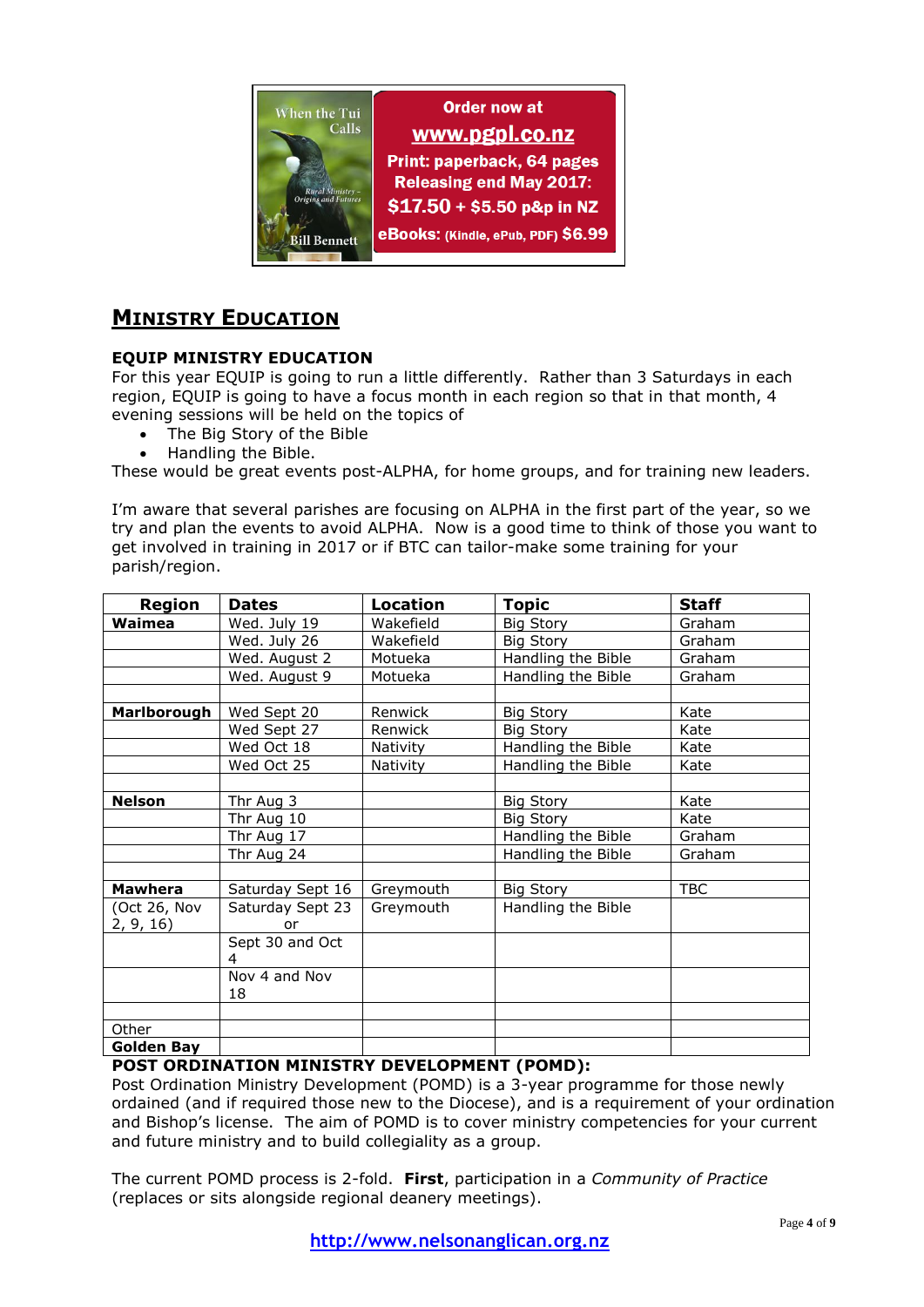|           | Mawhera | Nelson<br>1st Thr | Waimea  | Marlborough |
|-----------|---------|-------------------|---------|-------------|
| Pattern   | 1st Fri | (Grp 2)           | 1st Thr | 3rd Thr     |
| July      |         | (5)               | 6       |             |
| August    | 18      | 3                 |         |             |
| September |         | (13)              | 7       | 21          |
| October   | 13      | 5                 |         |             |
| November  |         | 23(8)             | 2       | 16          |
| December  |         |                   |         |             |

The **second** part is new for 2017 and replaces the previous POMD model of meeting 1 day a month. The plan is to meet three time each year; 2 one-day meetings, and 1 two-day meeting (Marae visit or Bishop's retreat). The aim for each day will be to discuss 2 ministry competencies. Please note a change to **FRIDAY to enable everyone to be there.** May and August events will be held in **Blenheim** (Nelson Folks hopefully we can carpool). *Suggested dates* (venue to be confirmed):

- **AUG 11** (FRIDAY): Weddings and Delegation
- **NOV 9-10** (THR-FRI)

#### *Daily Plan:*

- Arrive 9.30am coffee
- Begin 10.00am Topic 1
- Lunch 12.30
- $\bullet$  Begin 1.30 Topic 2
- Finish 4pm

#### *Competencies*

| 1. Church Practices                              | 2. Leadership and Management             |  |  |
|--------------------------------------------------|------------------------------------------|--|--|
| <b>Baptism</b>                                   | Vision<br>$\bullet$                      |  |  |
| Weddings<br>$\bullet$                            | Leadership<br>$\bullet$                  |  |  |
| <b>Funerals</b>                                  | Communication skills                     |  |  |
| Worship: traditional and informal (communion)    | Church growth<br>$\bullet$               |  |  |
| Anglican/bi-cultural/Marae Visit                 | Conflict management<br>$\bullet$         |  |  |
| Preaching (covered by the School of<br>$\bullet$ | <b>Building teams</b><br>$\bullet$       |  |  |
| Preaching)                                       |                                          |  |  |
| Evangelism                                       | <b>MAP</b><br>$\bullet$                  |  |  |
| Welcoming/Incorporation                          | <b>Spiritual Gifts</b><br>$\bullet$      |  |  |
| <b>Missional Ministry</b><br>$\bullet$           | Time management,<br>٠                    |  |  |
|                                                  | delegation                               |  |  |
| Ministry to Children, Youth, Elderly             | Boundaries/SafeHere/Title D<br>$\bullet$ |  |  |
|                                                  | Self Care                                |  |  |

## **CPE 2018**

The dates for CPE in 2018 are:

- **February 7,8,9**<br>**February 22.23**
- February 22,23
- $-March 8.9$
- $•$  March 22,23
- $\bullet$  April 12,13
- $\bullet$  April 26,27
- May  $10,11$
- May 24,25
- $\bullet$  June 7,8

Through Laidlaw College/BTC, CPE can be included in the degree as 30 credits at level 6 and 15 credits at level 7 run concurrently, or as a "Certificate of Proficiency". A funding subsidy for CPE is available through the Ministry Education Coordinator. CPE consists of 400hrs training over 18 weeks, including: 15hr pastoral ministry/week, 2 days group work per fortnight, and 5hr reading/writing/reflection per week.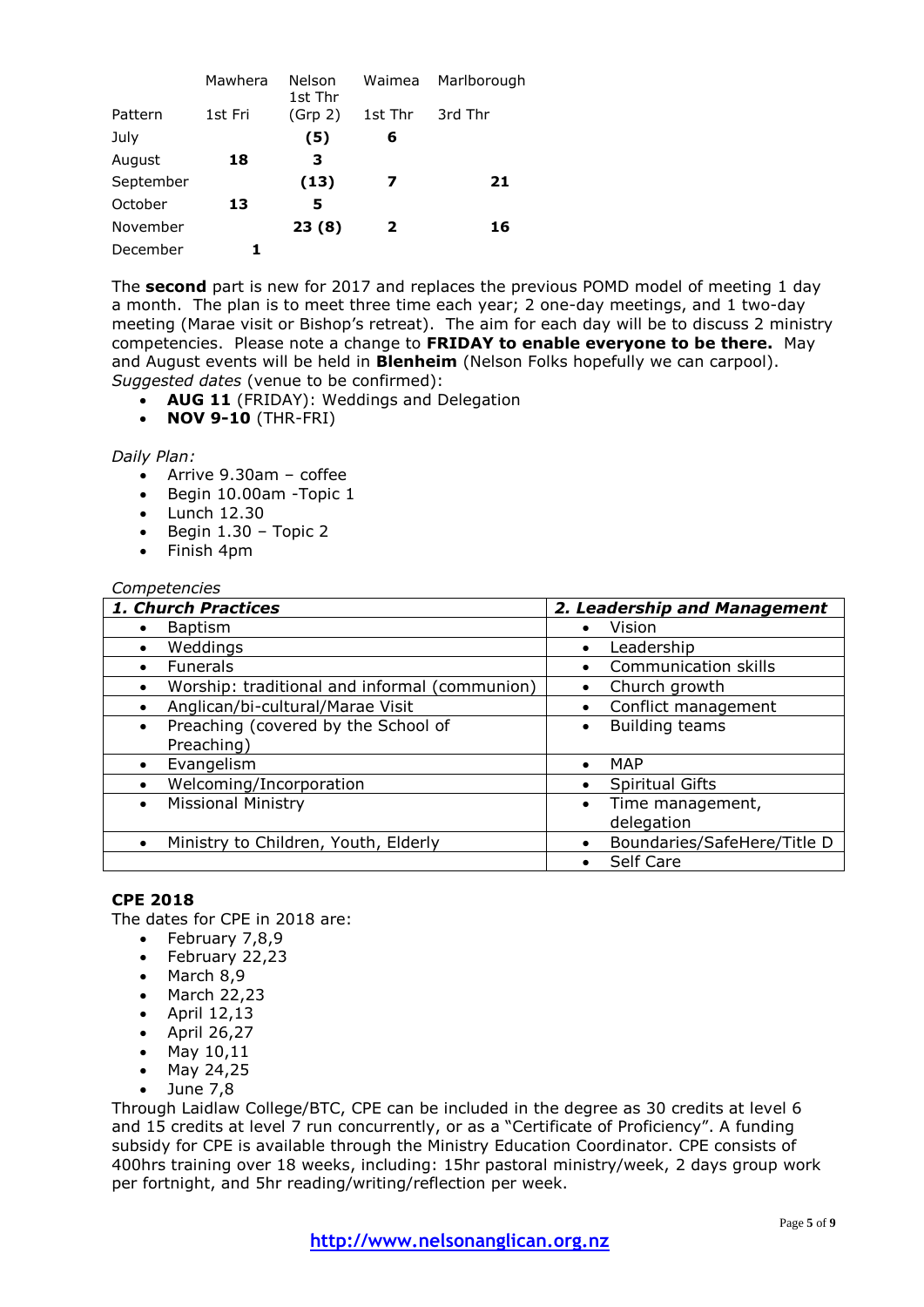## **INTERNATIONAL RURAL MINISTRY CONFERENCE**

This event aims to inspire, encourage and equip rural church leaders from across the globe as they explore the challenges and opportunities facing rural mission and ministry. With a learning community approach at its core, lay and ordained groups from countries and regions will consider together the 'What is?', 'What could be?' and 'What will be?' for their rural church context, inspired by stories and worship from different countries and traditions, and fed by key notes on reconciling communities and collaborative ministry. Delegates will leave with action steps for their area, a set of resources for mission and poverty reduction, new friends and a network offering ongoing support.

<https://irca.online/conferences/>

April 15-20, 2018, Lincoln University

Cost: Early Bird (before Sept 20, 2017) \$1,300 (incl accommodation) or \$755 (excl Accommodation); Full price \$1,500 or \$950 (some funding will be available from ministry education)

## **SPECIAL POMD EVENT**



At the invitation of Bp Richard and the Latimer Fellowship, Rev Kanishka Raffell, Dean of Sydney Cathedral, will be visiting the Diocese and offering a seminar for all clergy on "Confidence in the Gospel" – Friday October 20 – DETAILS TBC. **PLEASE PUT THIS IN YOUR DIARY.**

Kanishka was born in London to Sri Lankan parents and was raised as a Buddhist. While studying law at Sydney University a friend gave him a copy of The Gospel according to John and he subsequently became a Christian. Prior to becoming Dean in 2016, Kanishka served as Rector of St Matthew's in Perth. He is

married to Cailey and they have two daughters. He loves curry, cricket and having gelato at the beach with his family but knows no pleasure so great as sharing the news about Jesus with people who have no idea who Jesus is or how much he loves them.

## **CALEB LEADERSHIP COURSE**

The 2017 course is being held in Richmond July 25-Aug 4. For more details, see [http://www.calebnz.org.nz](http://www.calebnz.org.nz/) or talk to me. There is funding available.

## **WILLOWCREEK GLS 2107**

This year we are going to try something different and run this ourselves in each region. Dates TBC so watch this space.

## **MINISTRY INTERNSHIP SCHEME**

If you are interested in this for 2018 now is a good time to begin a conversation with myself, your vestry and any possible intern. Please remember that an intern is a training position, so the intern needs to be working under someone with experience. We now have the exciting development of offering a 1yr fulltime certificate and diploma which majors on internship (20hrs per week) which would be ideal for any young person wanting to do a gap year programme or gain experience in Christian ministry. Our two internship options are:

- *a. Fulltime Level 4 Certificate of Christian studies (Internship); Level 5 Diploma of Christian Studies (Leadership).*
- *b. Fulltime BTC (4 papers/semester) and 10hrs ministry per week.*

## **ALPHA**

A copy of the new Alpha film series is on memory stick at the Resource Library (Anglican Centre).

## **ALPHA PRAYER COURSE**

Journey through the Lord's Prayer with six short videos and a handy "cheat sheet" for each session, all designed to fuel discussion and deepen the prayer life of your church. Download all material **free** from https://www.prayercourse.org/

## **CHRISTIANITY EXPLORED**

Online and Free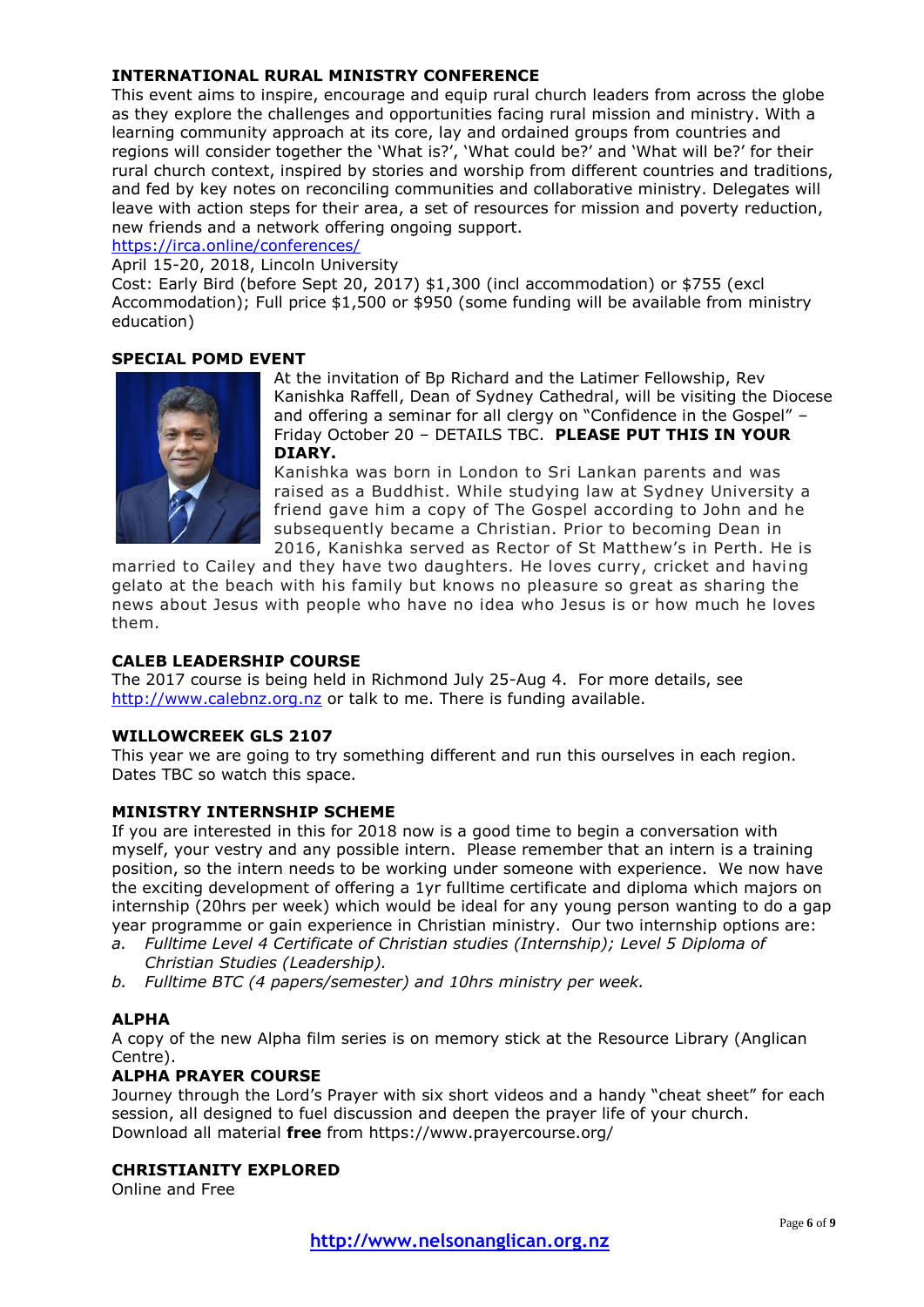http://courses.biblemesh.com/course-catalog/all/christianity-explored-course

## **BOOKS TO READ:**

- John Burke*, No Perfect People Allowed: creating a Come As You Are culture in the Church*, Grand Rapids: Zondervan, 2007. (Thanks Marge Tefft for this)
- Matt Perman, *What's Best Next: How the Gospel transforms the way you get things done*. Grand Rapids: Zondervan, 2017.
- James K.A. Smith, *You are what you love: The spiritual power of habit* (Brazos, 2016). A Quote:

#### **RESOURCES**

**NEW Resources now available -** If you know of any good small group resources, please let me know so we can update our supply.

**EQUIP** DVDs are also available at Holy Trinity, Greymouth and St Christopher's, Blenheim for loan.

## **Please let your small group leaders know about these resources by passing this list on**.

| <b>NAME</b>                       | <b>TYPE</b>          | <b>LOCATION</b> |
|-----------------------------------|----------------------|-----------------|
| Willowcreek GLS 2016              | DVD.                 | Anglican Centre |
| New Alpha Film Series             | Memory stick         | Anglican Centre |
| <b>Small Groups with purpose:</b> | Book by Steve Gladen | Anglican Centre |
| <b>How to create Healthy</b>      |                      |                 |
| <b>Communities</b>                |                      |                 |
| <b>Good Questions have small</b>  | Book by Josh Hunt    | Anglican Centre |
| groups talking                    |                      |                 |

#### **Online: via BTC/ Diocesan websites "Resources" sections**

BTC has now established a platform to make video presentations available at [www.bishopdale.ac.nz/media](http://www.bishopdale.ac.nz/media) including the Rob Harley **Storytelling and Communication Master Class.**

**Free Online Resources -** Free Lectionary/Theme based resources and for all ages. <http://connectible.nz/> http://localsharedministry.com/

**Book Summary sites -** The Leaders Book Summaries [www.studyleadership.com](http://www.studyleadership.com/) Books at a Glance [http://www.booksataglance.com](http://www.booksataglance.com/) Let me know if you are interested in joining these

**Questions on Theology and Science- BIOLOGOS** is an organization founded by Francis Collins, of dedicated evangelicals committed to the relationship between the Christian faith and science. They have a new site for "pastor resources" which has very good resources for many of the difficult questions people ask. New Resource: http://biologos.org/resources/the-big-story/

*A great video of NT Wright talking about Christ and Creation* https://www.youtube.com/watch?v=6h0yEpqDEI8

**ISCAST** is an Australian organisation (with many NZers and expats) dedicated to exploring the interface between science and the Christian faith. Its membership consists of scientists, theologians and professionals with standing in their own fields and a commitment to the Christian faith. Their website has many good resources that tackle many questions about science and faith. See http://www.iscast.org.

**InterChurch Bioethics Council** The **InterChurch Bioethics Council** (ICBC) is composed of appointed representatives from Anglican, Methodist and Presbyterian Churches for the purpose of addressing crucial ethical issues in NZ relating to bioethics [http://www.interchurchbioethics.org.nz](http://www.interchurchbioethics.org.nz/) and Facebook.

God Bless Graham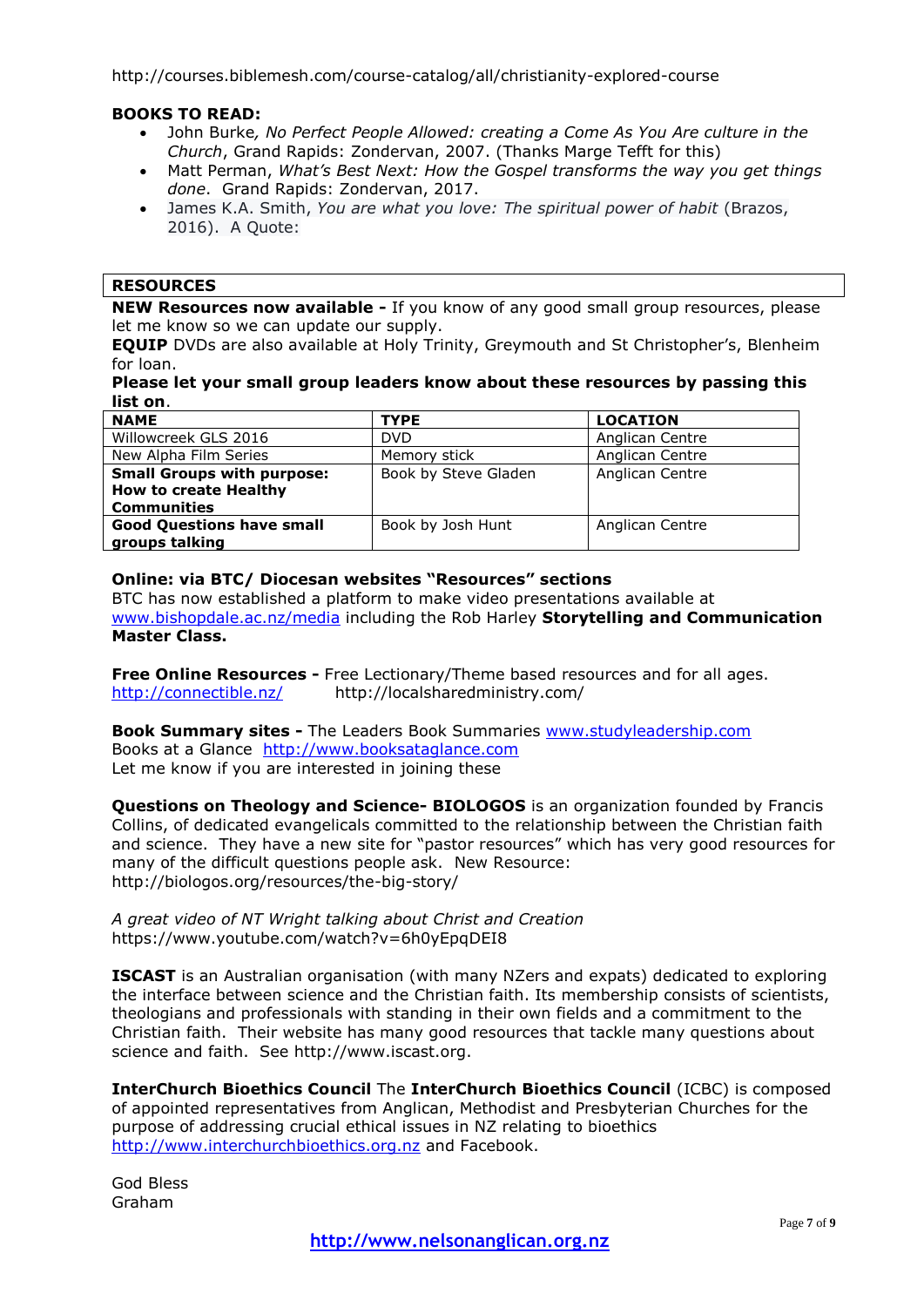# **CHILDREN AND FAMILIES MINISTRY (CFM)**

**Safe Here-** Please check that you have everyone who is involved in a ministry within your parish trained to the required 'Safe Here' level for their responsibility. If not then contact me and we can work out a plan that will work for all concerned. Blessings,

Sue [cfm@nelsonanglican.nz](mailto:cfm@nelsonanglican.nz)

## **SOCIAL SERVICES ENABLER**



Dear everyone, A couple of things to note this month:

- 1. Social Services Sunday is on  $23^{rd}$  July resources may be found on the Anglican Care website [www.anglicancarenetwork.org.nz](http://www.anglicancarenetwork.org.nz/) Do check it out
- 2. The OPMF applications are due 1 August and any Tindall Foundation application on 1 September, the application forms are available on [www.nelsonanglican.org.nz](http://www.nelsonanglican.org.nz/)

As always, please phone or email me to discuss. Thank you. Blessings

Gerrie [socialservices@nelsonanglican.nz](mailto:socialservices@nelsonanglican.nz)

## **BISHOP SUTTON LIBRARY**

## **New Books in the Bishop Sutton Library**

## **James Bryan Smith – The good and beautiful God : falling in love with the God Jesus knows. London : Hodder & Stoughton, 2011.**

Christ taught that "the greatest thing a human being does is to love God". Smith notes that "our thoughts about God will determine not only who we are but how we live." In his book, he challenges us to look at our personal narratives about God, and ask if they are "consistent with the God Jesus revealed."

## **James Bryan Smith – The good and beautiful community : following the Spirit, extending grace, demonstrating love. London : Hodder & Stoughton, 2011.**

The book inspires a happy marriage between contemplation (spending time with God) and action (caring for others). We are encouraged to be a beautiful, loving community in which our "encounters with others are the arenas in which our relationship with God becomes incarnate".

New Books for Ministry Training

Graham Tomlin. The prodigal Spirit : the Trinity, the Church and the future of the world. London : Alpha International, c2011.

Craig van Gelder. The ministry of the missional church : a community led by the Spirit. Grand Rapids, Michigan : Baker Books, c2007.

Quote for the day

Those in whom the Spirit comes to live are God's new Temple. They are, individually and corporately, places where heaven and earth meet – N.T. Wright

Jennifer Patterson - Bishop Sutton Library Tel. (03) 548 8785 Ext 4 [library@bishopdale.ac.nz](mailto:library@bishopdale.ac.nz)

# **VACANCIES IN OTHER DIOCESES**

## **Christchurch Diocese**

## St. Christopher's Avonhead - **Associate Minister**

Following the appointment of a new Vicar earlier this year, we are eager to grow our staff team to work in equipping God's people for our shared vision.

We're aiming to appoint a full time Associate Minister. Could this be you, or someone that you know? If yes, we're eager to talk.

We are prayerfully seeking a Christian minister who:

- Loves the Lord Jesus and has a desire to see God's people grow into Christlike maturity.
- Has a heart to reach people from many backgrounds with the good news of God's grace.
- Has evidence of a life of discipleship in following Jesus.